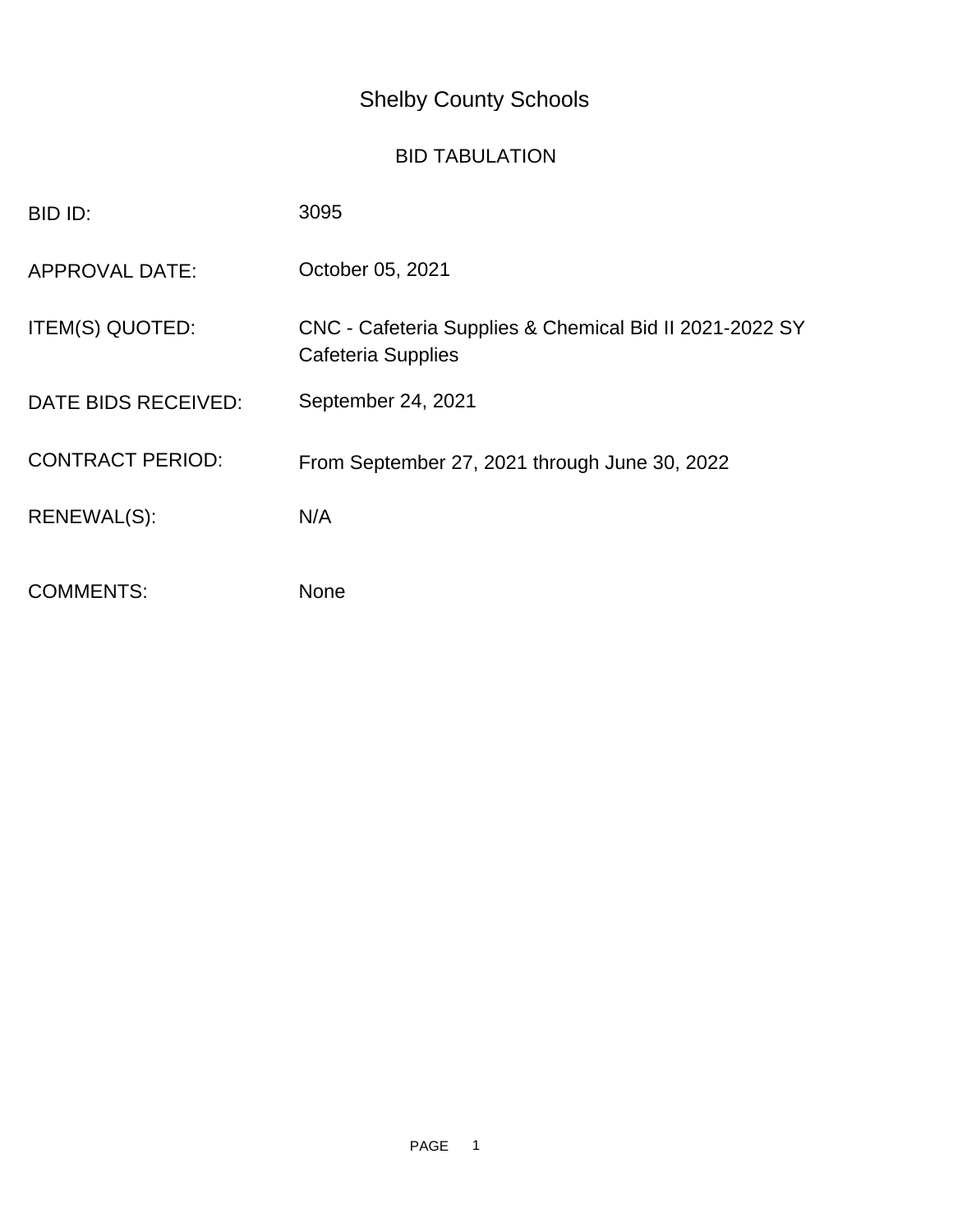### **Vendor Response Terms**

| <b>Vendor Name</b>               | <b>Response Terms</b>                                                                                                                                                                                            | <b>Response Payment Terms</b> |
|----------------------------------|------------------------------------------------------------------------------------------------------------------------------------------------------------------------------------------------------------------|-------------------------------|
| American Paper & Twine Company   | For your acceptance up to 30 days. Please<br>note that due to COVID and supply chain<br>disruptions, there could be some shipping<br>delays. Prices are guaranteed unless there<br>are force majeure situations. | Net 30 Days.                  |
| BRIGHTER DAYS AND NITES          | $3 - 4$ weeks                                                                                                                                                                                                    | <b>Net 15</b>                 |
| Housekeepers Supply              |                                                                                                                                                                                                                  |                               |
| Industrial Sales Company of Mphs |                                                                                                                                                                                                                  |                               |

MyECOPlanet, LLC Net 30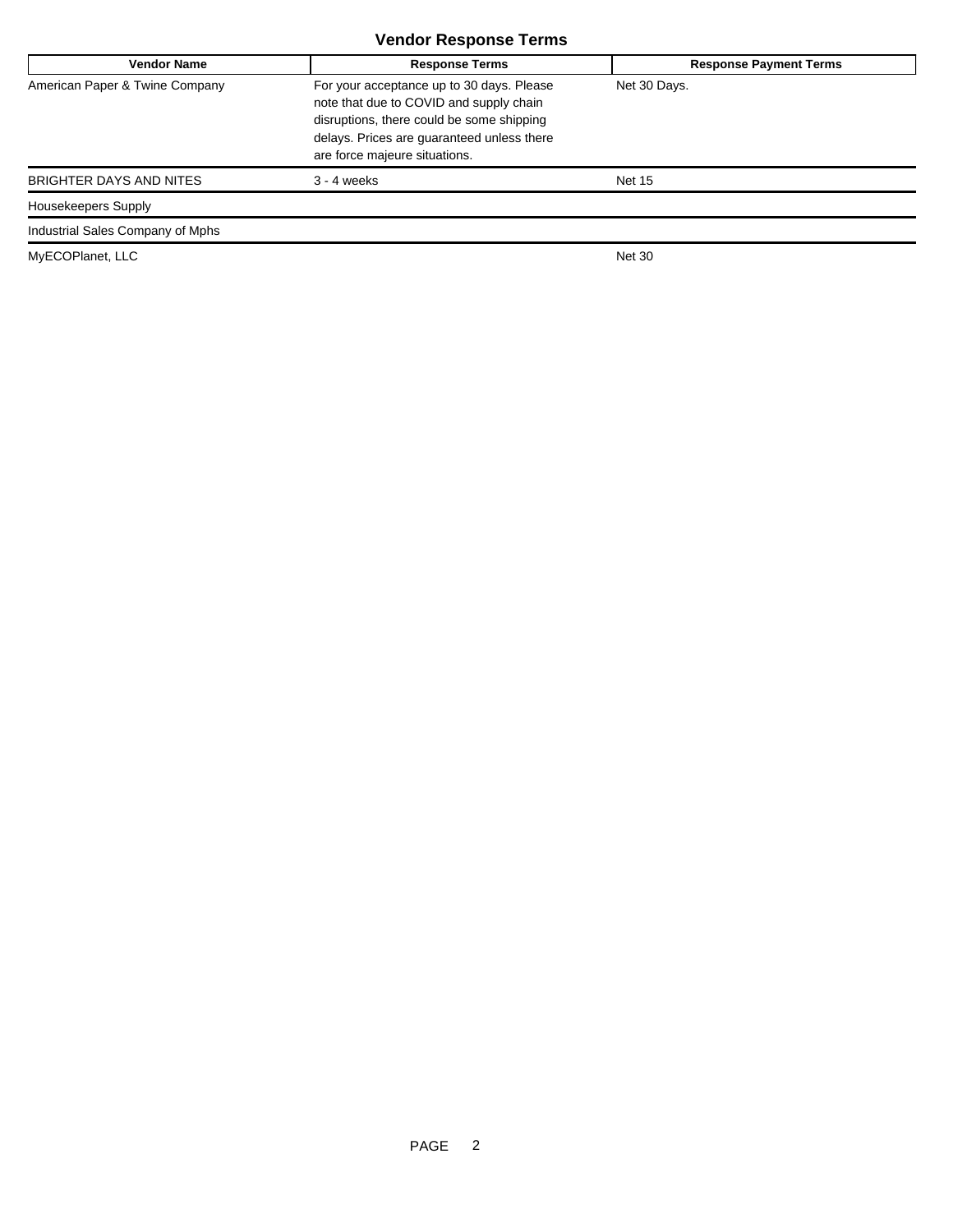sp Samples required. If pack size diffferent, please specify. For Shelby County Board of Education to select a successful bidder, pricing must be provided for line Stock #5044(Lid) and the lowest combined price will prevail. NO APPROVED BRANDS Ship Lot 100 1 - Count, Estimated Quantity - 600 ITEM AWARD NOTES: Award APT VENDOR NAME UNIT PRICE (\$) VENDOR NAME ITEM MANUFACTURER & PART NUMBER UNIT PRICE (\$) Housekeepers Supply NO BID 0.0001 **VENDOR REFERENCE NUMBER:** NO BID Industrial Sales Company of Mphs  $NQ$  BID #NO BID 1.0000 1.0000 **VENDOR REFERENCE NUMBER:** NO BID RESPONSE ITEM NOTES: NO BID American Paper & Twine Company Network Company Anchor #4605817 Anchor #4605817 **VENDOR REFERENCE NUMBER:** 900001 RESPONSE ITEM NOTES: Anchor samples provided and approved. ITEM NO. 2 - LOT CODE: - 36 - SPLY, FILM WRAP Samples required. SPLY, FILM WRAP - CLEAR STRETCH FILM DESIGNED FOR A PALLET WRAPPING MACHINE. 20" X 5000' APPROVED BRANDS: SIGMA SUPPLY MIT205063 Form Plastics 9826-4930PP100 PREFERRED PACKAGING (SCS002 100PP 13.875) AMTOPP 100-13.875 SHIP LOT: 36 1 - Count, Estimated Quantity - 1,500 VENDOR NAME ITEM MANUFACTURER & PART NUMBER UNIT PRICE (\$) Housekeepers Supply NO BID 0.0001 **VENDOR REFERENCE NUMBER:** NO BID Industrial Sales Company of Mphs Now the Company of Mphs NO BID #NO BID 1.0000 1.0000 **VENDOR REFERENCE NUMBER:** NO BID RESPONSE ITEM NOTES: NO BID American Paper & Twine Company **Sigma #MIT205063** American Paper & Twine Company At 2.2300\* **VENDOR REFERENCE NUMBER:** 045746 RESPONSE ITEM NOTES: 50 rolls per pallet. Full pallets only please. BRIGHTER DAYS AND NITES WESTCRAFT WESTCRAFT 2.4500 **VENDOR REFERENCE NUMBER:** WCMSC206080 RESPONSE ITEM PAYMENT TERMS: Net 15 RESPONSE ITEM NOTES: WESTCRAFT 20"X6000' 80GA MACHINE STRETCH FILM 40/SK. ITEM NO. 3 - LOT CODE: - 100 - Bowl, 20 oz., Disposible Black Heat resistant. Packed 500/case. If pack size different, please spe Samples required. For Shelby County Board of Education to select a successful bidder, pricing must be provided for line Stock #5043(Lid) and the lowest combined price will prevail. NO APPROVED BRANDS Ship lot. 100 1 - 1.0000 Each Case, Estimated Quantity - 600 VENDOR NAME ITEM MANUFACTURER & PART NUMBER UNIT PRICE (\$) Housekeepers Supply NO BID 0.0001 **VENDOR REFERENCE NUMBER:** NO BID Industrial Sales Company of Mphs  $NO$  BID #NO BID  $NO$  BID 1.0000 **VENDOR REFERENCE NUMBER:** NO BID RESPONSE ITEM PAYMENT TERMS: NO BID RESPONSE ITEM NOTES: NO BID American Paper & Twine Company **Anchor #4607220** Anchor #4607220 123.1700\*

ITEM NO. 1 - LOT CODE: - 100 - Bowl, 12 oz., Disposible Black Heat resistant. Packed 500/case. If pack size diffferent, please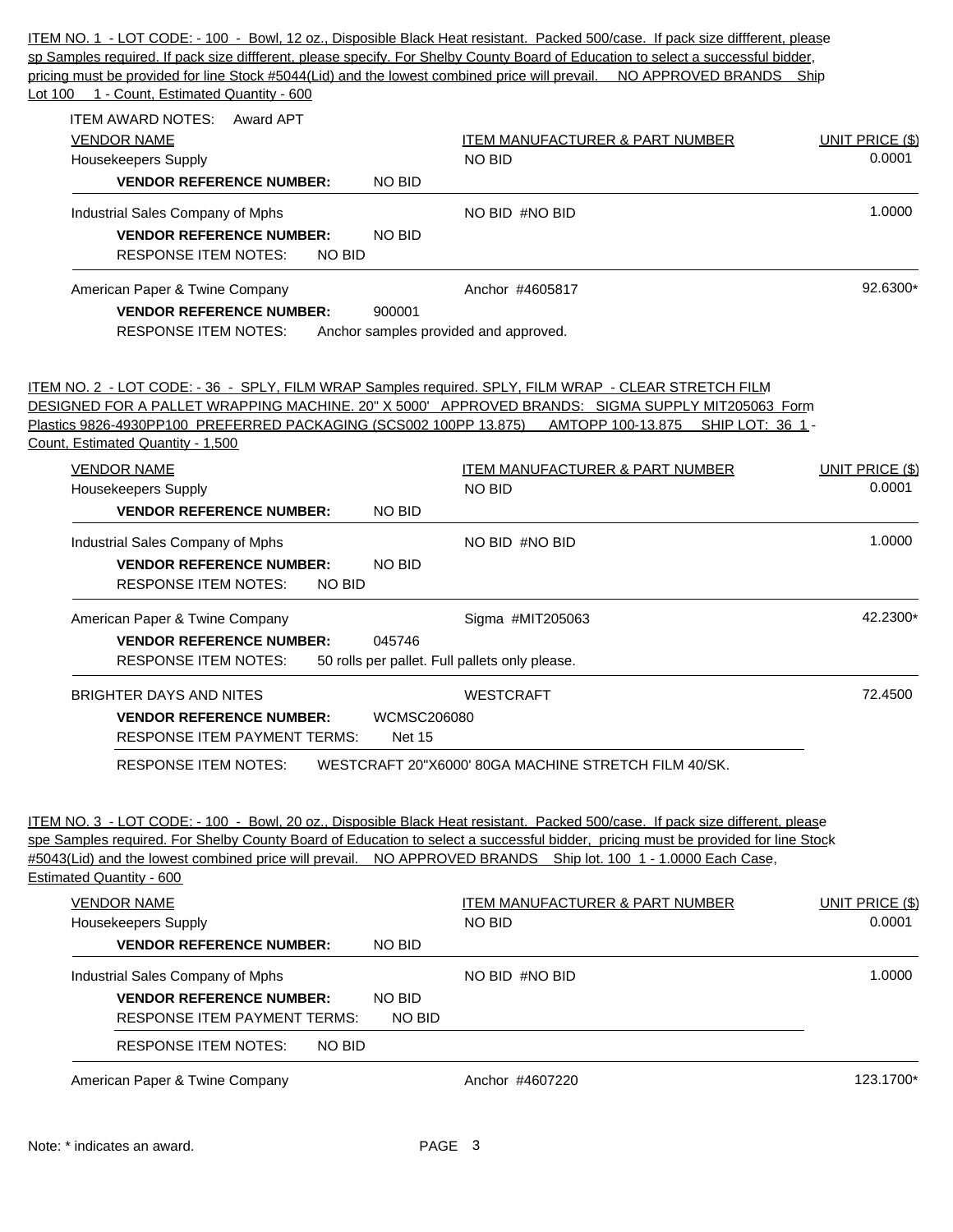ITEM NO. 4 - LOT CODE: - 100 - Lid, Domed, fits a 20 oz. disposible bowl. Clear, plastic. Packed 500/case Samples required. If packed differently, please specify. For Shelby County Schools to select a successful bidder, pricing must be provided for line Stock #5042 (Bowl) and the lowest combined price will prevail. NO APPROVED BRANDS SHIP LOT: 100 1 - 1.0000 Dryounce

| Case, Estimated Quantity - 600                                                                    |                                |                                                                                                                                                                                                                                                                                                                                                                                                          |                        |
|---------------------------------------------------------------------------------------------------|--------------------------------|----------------------------------------------------------------------------------------------------------------------------------------------------------------------------------------------------------------------------------------------------------------------------------------------------------------------------------------------------------------------------------------------------------|------------------------|
| <b>VENDOR NAME</b>                                                                                |                                | <b>ITEM MANUFACTURER &amp; PART NUMBER</b>                                                                                                                                                                                                                                                                                                                                                               | <b>UNIT PRICE (\$)</b> |
| Housekeepers Supply                                                                               |                                | <b>NO BID</b>                                                                                                                                                                                                                                                                                                                                                                                            | 0.0001                 |
| <b>VENDOR REFERENCE NUMBER:</b>                                                                   | NO BID                         |                                                                                                                                                                                                                                                                                                                                                                                                          |                        |
| Industrial Sales Company of Mphs                                                                  |                                | NO BID #NO BID                                                                                                                                                                                                                                                                                                                                                                                           | 1.0000                 |
| <b>VENDOR REFERENCE NUMBER:</b><br><b>RESPONSE ITEM PAYMENT TERMS:</b>                            | <b>NO BID</b><br><b>NO BID</b> |                                                                                                                                                                                                                                                                                                                                                                                                          |                        |
| <b>RESPONSE ITEM NOTES:</b><br>NO BID                                                             |                                |                                                                                                                                                                                                                                                                                                                                                                                                          |                        |
| American Paper & Twine Company<br><b>VENDOR REFERENCE NUMBER:</b><br><b>RESPONSE ITEM NOTES:</b>  | 900003                         | Anchor #4337215<br>504/cs. Anchor samples provided and approved.                                                                                                                                                                                                                                                                                                                                         | 113.6900*              |
| combined price will prevail. NO APPROVED BRANDS SHIP LOT: 100 1 - Count, Estimated Quantity - 600 |                                | ITEM NO. 5 - LOT CODE: - 100 - Lid, Domed, fits a 12 oz. disposible bowl. Clear, plastic. Packed 500/case. If packed differently<br>Samples required. Lid, Domed, fits a 12 oz. disposible bowl. Clear, plastic. Packed 500/case. If packed differently, please specify.<br>For Shelby County Schools to select a successful bidder, pricing must be provided for line Stock #5017 (Bowl) and the lowest |                        |
| <b>VENDOR NAME</b>                                                                                |                                | <b>ITEM MANUFACTURER &amp; PART NUMBER</b>                                                                                                                                                                                                                                                                                                                                                               | <b>UNIT PRICE (\$)</b> |
| Housekeepers Supply                                                                               |                                | <b>NO BID</b>                                                                                                                                                                                                                                                                                                                                                                                            | 0.0001                 |
| <b>VENDOR REFERENCE NUMBER:</b>                                                                   | NO BID                         |                                                                                                                                                                                                                                                                                                                                                                                                          |                        |
| Industrial Sales Company of Mphs                                                                  |                                | NO BID #NO BID                                                                                                                                                                                                                                                                                                                                                                                           | 1.0000                 |
| <b>VENDOR REFERENCE NUMBER:</b><br><b>RESPONSE ITEM PAYMENT TERMS:</b>                            | <b>NO BID</b><br><b>NO BID</b> |                                                                                                                                                                                                                                                                                                                                                                                                          |                        |
| <b>RESPONSE ITEM NOTES:</b><br>NO BID                                                             |                                |                                                                                                                                                                                                                                                                                                                                                                                                          |                        |
| American Paper & Twine Company                                                                    |                                | Anchor #4335800                                                                                                                                                                                                                                                                                                                                                                                          | 72.1600*               |
| <b>VENDOR REFERENCE NUMBER:</b><br><b>RESPONSE ITEM NOTES:</b>                                    | 900004                         | Anchor samples provided and approved.                                                                                                                                                                                                                                                                                                                                                                    |                        |
| Molded Fiber 5-Compartment School Lunch Trays 1 - 1.0000 Each Case, Estimated Quantity - 4,000    |                                | ITEM NO. 6 - Trays, Five (OR MORE) Compartment. Made from STYRO FOAM Samples required. Soak through resistant or<br>other acceptable processing to add rigedity and resist grease, moisture absorption and leaks. Color: White Packed approximately<br>500 per case. APPROVED BRAND: ECOPAX RST8 Added additional Approved vendor 09/20/2021 - 4:55 p.m. Savaday                                         |                        |
| <b>VENDOR NAME</b>                                                                                |                                | ITEM MANUFACTURER & PART NUMBER                                                                                                                                                                                                                                                                                                                                                                          | <b>UNIT PRICE (\$)</b> |
| Housekeepers Supply                                                                               |                                | <b>NO BID</b>                                                                                                                                                                                                                                                                                                                                                                                            | 0.0001                 |
| <b>VENDOR REFERENCE NUMBER:</b>                                                                   | NO BID                         |                                                                                                                                                                                                                                                                                                                                                                                                          |                        |
| American Paper & Twine Company                                                                    |                                | Huhtamaki Savaday #21032                                                                                                                                                                                                                                                                                                                                                                                 | 24.9900*               |
| <b>VENDOR REFERENCE NUMBER:</b>                                                                   | 033029                         |                                                                                                                                                                                                                                                                                                                                                                                                          |                        |
| <b>RESPONSE ITEM NOTES:</b>                                                                       | of 2016 cases.                 | 240/cs. Minimum order is 2016 cases as that is a truckload. Please order in increments                                                                                                                                                                                                                                                                                                                   |                        |
| MyECOPlanet, LLC                                                                                  |                                | MYECOPLANET #MEP-LT5                                                                                                                                                                                                                                                                                                                                                                                     | 45.0200                |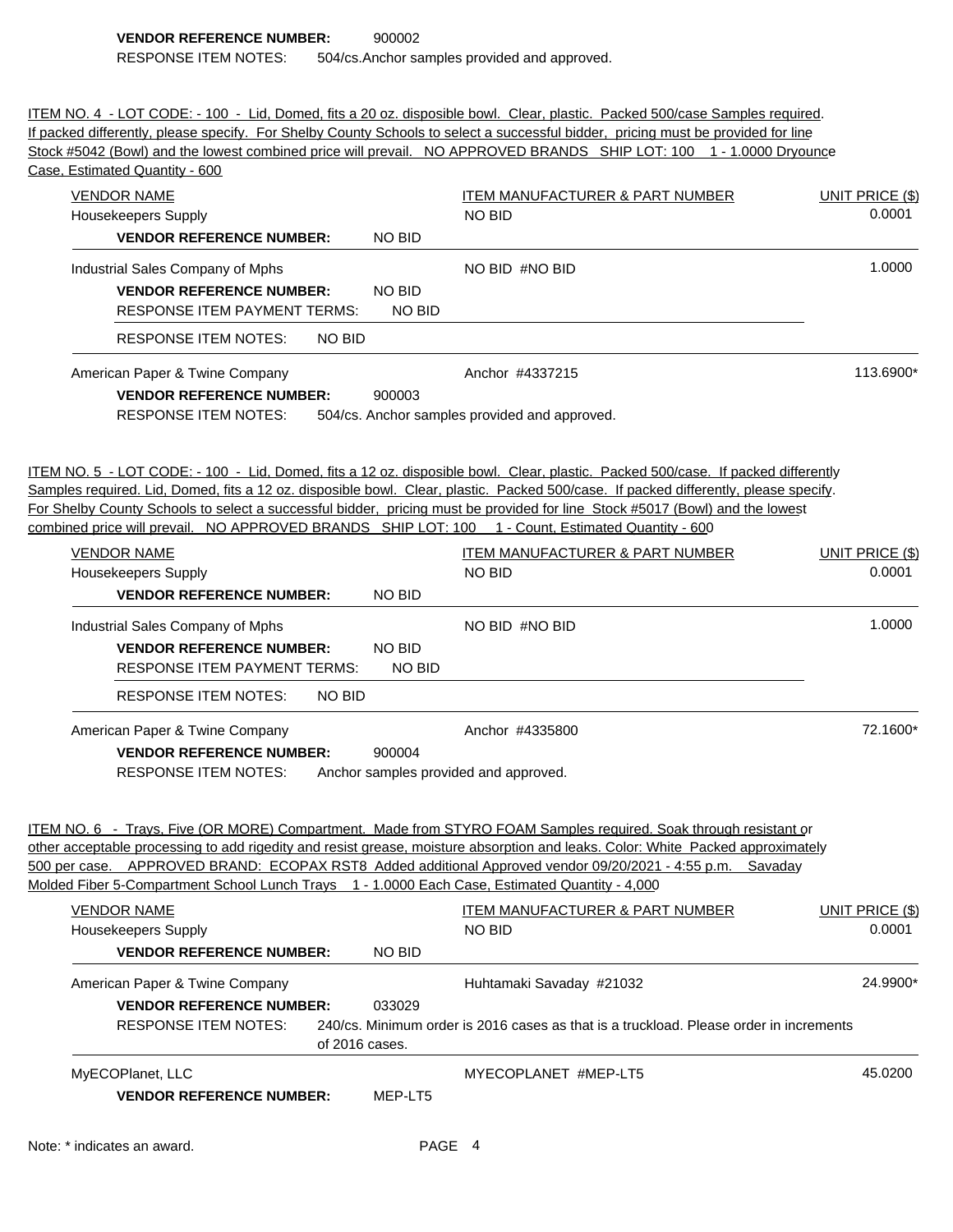| <b>RESPONSE ITEM PAYMENT TERMS:</b>                                                                                     | <b>Net 30</b>                                                                                                                                                                                                                                                                                                                                                                                                                                                                                                                                                     |                              |
|-------------------------------------------------------------------------------------------------------------------------|-------------------------------------------------------------------------------------------------------------------------------------------------------------------------------------------------------------------------------------------------------------------------------------------------------------------------------------------------------------------------------------------------------------------------------------------------------------------------------------------------------------------------------------------------------------------|------------------------------|
| <b>RESPONSE ITEM NOTES:</b>                                                                                             | First order may take longer, orders after within 2 weeks.                                                                                                                                                                                                                                                                                                                                                                                                                                                                                                         |                              |
| MyECOPlanet, LLC                                                                                                        | AmerCare Royal #TL-15-T                                                                                                                                                                                                                                                                                                                                                                                                                                                                                                                                           | 53.0400                      |
| <b>VENDOR REFERENCE NUMBER:</b><br><b>RESPONSE ITEM PAYMENT TERMS:</b>                                                  | <b>TL-15-T</b><br><b>Net 30</b>                                                                                                                                                                                                                                                                                                                                                                                                                                                                                                                                   |                              |
|                                                                                                                         | <u> ITEM NO. 7  - LOT CODE: - 200  -  "WIPES, DISINFECTANT, BUCKET OR CANISTER.  DISINFECTANTS WIPES FOR FOOD</u><br>CONTACT SURFACES, HARD, NON-Samples required. WIPES, DISINFECTANT, BUCKET OR CANISTER. DISINFECTANTS<br><u>WIPES FOR FOOD CONTACT SURFACES, HARD, NON-POROUS SURFACES AND AIDS IN THE REDUCTION OF CROSS</u><br><u>CONTAMINATION OF TREATED SURFACES.  APPROXIMATE SHEET SIZE 8.0" x 6.25".  CASE PACK:  APPROXIMATELY 160</u> 0<br>SHEETS. APPROVED BRAND: INDUSTRIAL SALES SW1400 SHIP LOT: 200 1 - 1.0000 Each Case, Estimated Quantity - |                              |
| 1,000                                                                                                                   |                                                                                                                                                                                                                                                                                                                                                                                                                                                                                                                                                                   |                              |
| <b>VENDOR NAME</b>                                                                                                      | ITEM AWARD NOTES: No Award! This item is not being awarded at this time 10042021<br><b>ITEM MANUFACTURER &amp; PART NUMBER</b>                                                                                                                                                                                                                                                                                                                                                                                                                                    | <b>UNIT PRICE (\$)</b>       |
| Housekeepers Supply                                                                                                     | <b>NO BID</b>                                                                                                                                                                                                                                                                                                                                                                                                                                                                                                                                                     | 0.0001                       |
| <b>VENDOR REFERENCE NUMBER:</b>                                                                                         | <b>NO BID</b>                                                                                                                                                                                                                                                                                                                                                                                                                                                                                                                                                     |                              |
| American Paper & Twine Company                                                                                          | Wipes Plus #33900                                                                                                                                                                                                                                                                                                                                                                                                                                                                                                                                                 | 71.8100                      |
| <b>VENDOR REFERENCE NUMBER:</b>                                                                                         | 900005                                                                                                                                                                                                                                                                                                                                                                                                                                                                                                                                                            |                              |
| <b>RESPONSE ITEM NOTES:</b>                                                                                             | 240 wipes per canister. 12 canisters per case. Total 2880 wipes/cs. Priced per case.<br>Minimum release is 200 cases. Samples delivered to Mabel on 9/21/21.                                                                                                                                                                                                                                                                                                                                                                                                      |                              |
| Industrial Sales Company of Mphs                                                                                        | ERC Wiping Products #1400                                                                                                                                                                                                                                                                                                                                                                                                                                                                                                                                         | 78.0000                      |
| <b>VENDOR REFERENCE NUMBER:</b>                                                                                         | 1400                                                                                                                                                                                                                                                                                                                                                                                                                                                                                                                                                              |                              |
| <b>RESPONSE ITEM PAYMENT TERMS:</b>                                                                                     | net 30                                                                                                                                                                                                                                                                                                                                                                                                                                                                                                                                                            |                              |
| <b>RESPONSE ITEM NOTES:</b>                                                                                             | a case is 4 rolls of 800 per roll                                                                                                                                                                                                                                                                                                                                                                                                                                                                                                                                 |                              |
| <u>OTHER ITEMS THAT ARE HAND WASHED. APPROXIMATE CONTAINER SIZE 25 POUNDS.</u><br>Each Case, Estimated Quantity - 1,200 | <u> ITEM NO. 8 - LOT CODE: - 100 - "SOAP, POWDER -GRANULAR DETERGENT FOR POTS, PANS, OR OTHER ITEMS THAT</u><br><u>ARE HAND WASHED.  APPROXIMATE Samples required. SOAP, POWDER -GRANULAR DETERGENT FOR POTS, PANS, OR</u><br>the Safety Data Sheet (SDS). APPROVED BRANDS: PROCTOR & GAMBLE 02120 APT 900005 SHIP LOT: 100 1 - 1.0000                                                                                                                                                                                                                            | Items must be accompanied by |
| <b>VENDOR NAME</b>                                                                                                      | <b>ITEM MANUFACTURER &amp; PART NUMBER</b>                                                                                                                                                                                                                                                                                                                                                                                                                                                                                                                        | <b>UNIT PRICE (\$)</b>       |
| Industrial Sales Company of Mphs                                                                                        | NO BID #NO BID                                                                                                                                                                                                                                                                                                                                                                                                                                                                                                                                                    | 1.0000                       |
| <b>VENDOR REFERENCE NUMBER:</b><br><b>RESPONSE ITEM PAYMENT TERMS:</b>                                                  | <b>NO BID</b><br>NO BID                                                                                                                                                                                                                                                                                                                                                                                                                                                                                                                                           |                              |
| <b>RESPONSE ITEM NOTES:</b>                                                                                             | NO BID                                                                                                                                                                                                                                                                                                                                                                                                                                                                                                                                                            |                              |
| <b>Housekeepers Supply</b>                                                                                              | HK                                                                                                                                                                                                                                                                                                                                                                                                                                                                                                                                                                | 46.6000                      |
| <b>VENDOR REFERENCE NUMBER:</b>                                                                                         | #HK5225                                                                                                                                                                                                                                                                                                                                                                                                                                                                                                                                                           |                              |
| <b>RESPONSE ITEM NOTES:</b>                                                                                             | Sample Delivered 9-20-21                                                                                                                                                                                                                                                                                                                                                                                                                                                                                                                                          |                              |
| American Paper & Twine Company                                                                                          | P & G #02120                                                                                                                                                                                                                                                                                                                                                                                                                                                                                                                                                      | 49.4800*                     |
| <b>VENDOR REFERENCE NUMBER:</b>                                                                                         | 972689                                                                                                                                                                                                                                                                                                                                                                                                                                                                                                                                                            |                              |
|                                                                                                                         |                                                                                                                                                                                                                                                                                                                                                                                                                                                                                                                                                                   |                              |

RESPONSE ITEM NOTES: 25 lb/cs. Minimum release is 500 cases.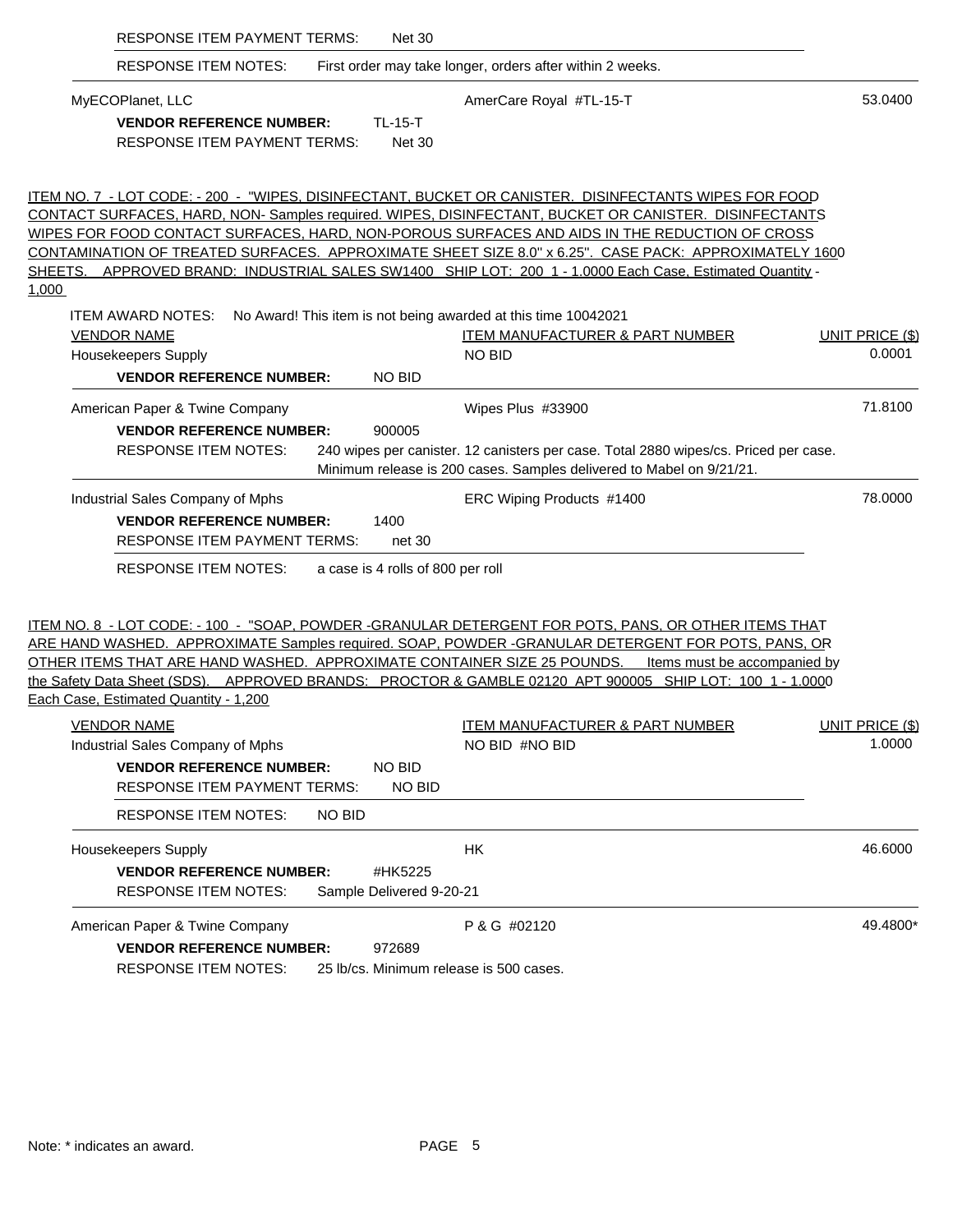|                  |                                     |                         | ITEM NO. 9 -LOT CODE:-200 - WIPES, DISINFECTANT, BUCKET OR CANISTER. DISINFECTANTS WIPES FOR FOOD      |                        |
|------------------|-------------------------------------|-------------------------|--------------------------------------------------------------------------------------------------------|------------------------|
|                  |                                     |                         | CONTACT SURFACES, HARD, NON-P Samples required. WIPES, DISINFECTANT, BUCKET OR CANISTER. DISINFECTANTS |                        |
|                  |                                     |                         | WIPES FOR FOOD CONTACT SURFACES, HARD, NON-POROUS SURFACES AND AIDS IN THE REDUCTION OF CROSS          |                        |
|                  |                                     |                         | CONTAMINATION OF TREATED SURFACES. APPROXIMATE SHEET SIZE 8.0" x 6.25". CASE PACK: APPROXIMATELY       |                        |
|                  |                                     |                         | 4/1600 SHEETS. APPROVED BRAND: INDUSTRIAL SALES: SW1400 SHIP LOT: 200 1 - 1.0000 Each Case, Estimated  |                        |
| Quantity - 1,000 |                                     |                         |                                                                                                        |                        |
|                  | ITEM AWARD NOTES:                   |                         | No Award - Send back out since it should not be lotted.                                                |                        |
|                  | <b>VENDOR NAME</b>                  |                         | ITEM MANUFACTURER & PART NUMBER                                                                        | <b>UNIT PRICE (\$)</b> |
|                  | Housekeepers Supply                 |                         | NO BID                                                                                                 | 0.0001                 |
|                  | <b>VENDOR REFERENCE NUMBER:</b>     | NO BID                  |                                                                                                        |                        |
|                  | American Paper & Twine Company      |                         | Wipes Plus #33900                                                                                      | 71.8100                |
|                  | <b>VENDOR REFERENCE NUMBER:</b>     | 900006                  |                                                                                                        |                        |
|                  | <b>RESPONSE ITEM NOTES:</b>         |                         | 240 wipes per canister. 12 canisters per case. Total 2880 wipes per case. Minimum                      |                        |
|                  |                                     |                         | release is 200 cases. Samples delivered to Mabel on 9/21/21.                                           |                        |
|                  | Industrial Sales Company of Mphs    |                         | ERC Wiping Products #1400                                                                              | 78.0000                |
|                  | <b>VENDOR REFERENCE NUMBER:</b>     | 1400                    |                                                                                                        |                        |
|                  | <b>RESPONSE ITEM PAYMENT TERMS:</b> | Net 30 days             |                                                                                                        |                        |
|                  | <b>RESPONSE ITEM NOTES:</b>         | 4 rolls of 800 per case |                                                                                                        |                        |
|                  |                                     |                         |                                                                                                        |                        |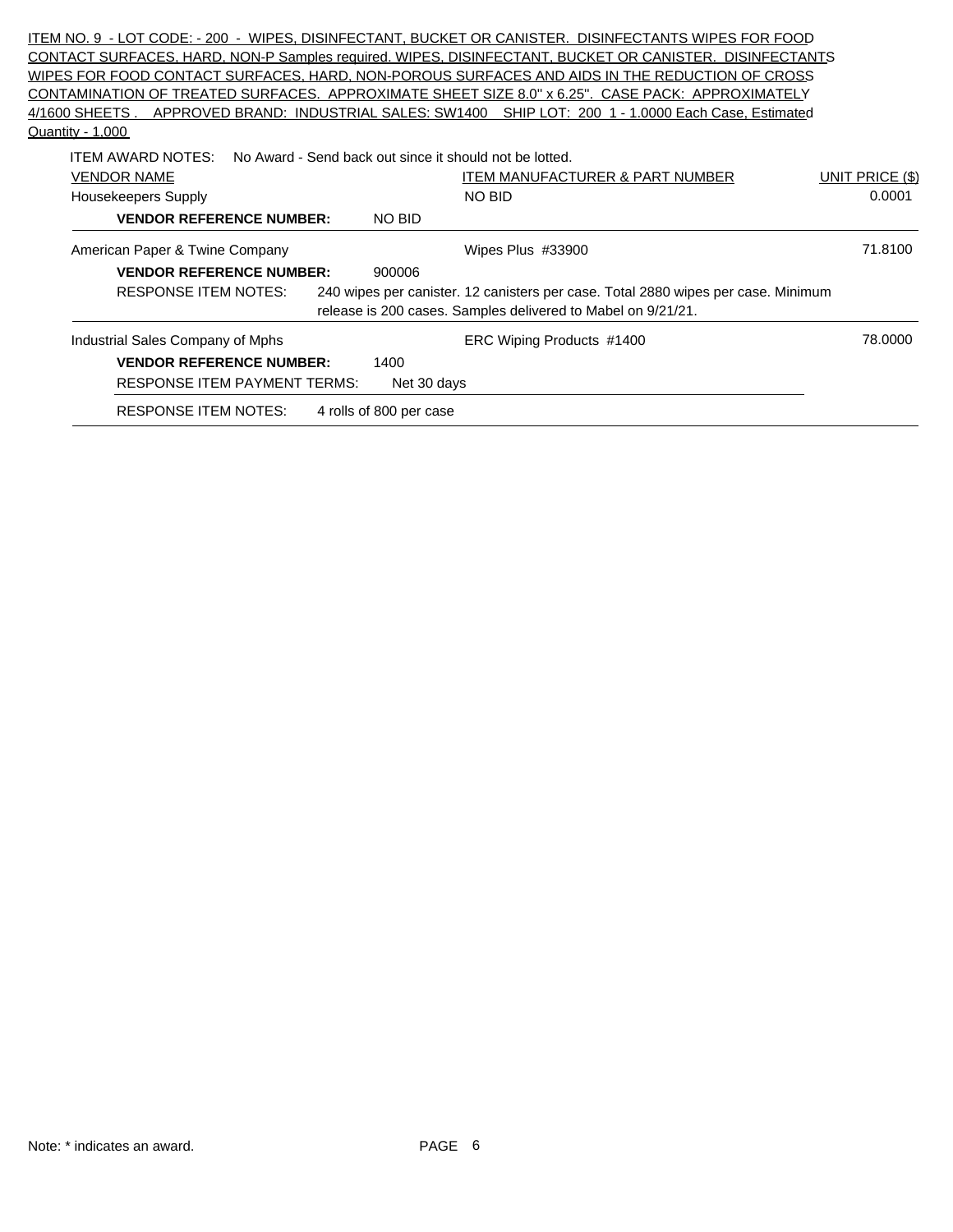#### TOTAL BIDS - 100

| <b>VENDOR NAME</b>               | TOTAL (\$) | AWARDED TOTAL (\$) |
|----------------------------------|------------|--------------------|
| American Paper & Twine Company   | 300.366.00 | 300,366.00         |
| Industrial Sales Company of Mphs | 3.600.00   |                    |
| Housekeepers Supply              | 55,920.24  |                    |
|                                  |            | .                  |

\$300,366.00

#### TOTAL BIDS - 200

| <b>VENDOR NAME</b>               | <b>TOTAL (\$)</b>      | AWARDED TOTAL (\$) |
|----------------------------------|------------------------|--------------------|
| Housekeepers Supply              | .20                    |                    |
| American Paper & Twine Company   | 143,620.00             |                    |
| Industrial Sales Company of Mphs | 156,000.00             |                    |
|                                  | <b>TOTAL BIDS - 36</b> |                    |
| <b>VENDOR NAME</b>               | TOTAL (\$)             | AWARDED TOTAL (\$) |
| American Paper & Twine Company   | 63,345.00              | 63,345.00          |
| <b>Housekeepers Supply</b>       | .15                    |                    |
| Industrial Sales Company of Mphs | 1,500.00               |                    |
| BRIGHTER DAYS AND NITES          | 108,675.00             |                    |
|                                  |                        | *** * * * * *      |

\$63,345.00